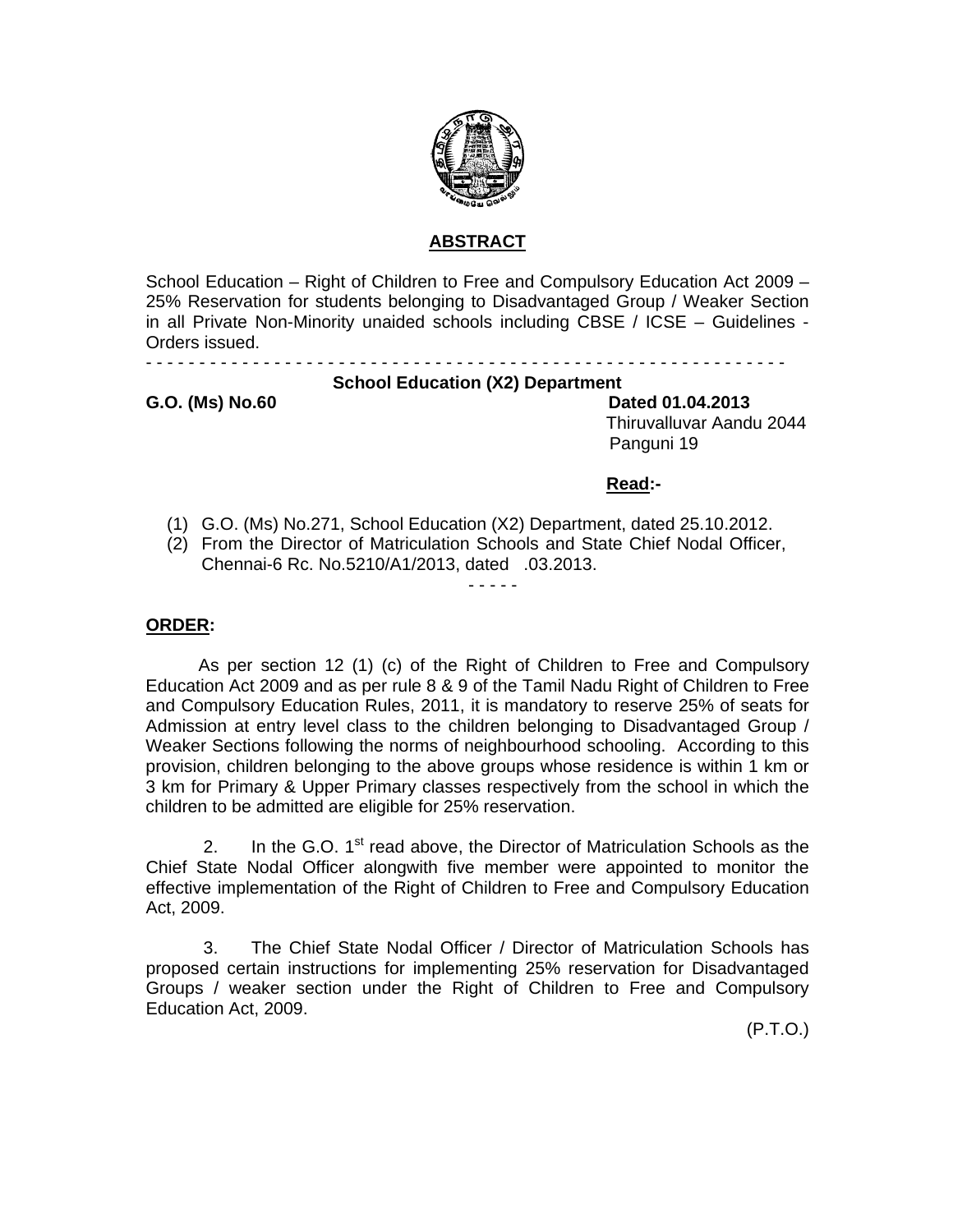4. After careful consideration of the proposal of the Director of Matriculation Schools, the Government issue the following Guidelines for effective implementation of 25% reservation for Disadvantaged Groups / weaker section as per the Right of Children to Free and Compulsory Education Act, 2009.

- (i) 1. Every School shall prepare the details of Entry level class and intake capacity.
	- 2. The 25% of intake capacity shall be calculated .
	- 3. The 25% intake seats shall be filled following the procedure laid down here. The schools shall be informed to reserve these seats and the same may be displayed in the Notice Board of the school.
	- 4. An Application Form designed by the Department is circulated to all schools to process this in a uniform manner.
	- 5. The date of issue of application / submission of application form as fixed by the Department shall be displayed in the notice board in all schools.
	- 6. Eligible application as per norms shall be identified after scrutiny.
	- 7. A suitable redressal mechanism shall be evolved for appeal against applications declared ineligible.
	- 8. Random selection method shall be applied, if the eligible applications are more than the intake capacity. The list of selected children shall be displayed in the Notice Board. Schools shall be instructed to submit Return statement in the specified format to the inspecting Officer concerned.
	- 9. To monitor the children attendance, a term wise statement of attendance shall be called for from the school.
	- 10. The children admitted under 25% Reservation shall not be discriminated in any form from other children as contemplated in the Act.
- (ii) The above task should be carried out as per the schedule Annexed.

 (iii) In this regard, formats as for receiving / collecting data from the schools are Annexed.

 (iv) Since the said process of admission has to be completed by end of May, the time frame as mentioned in the Annexure has to be strictly adhered to towards expediting the process of admission.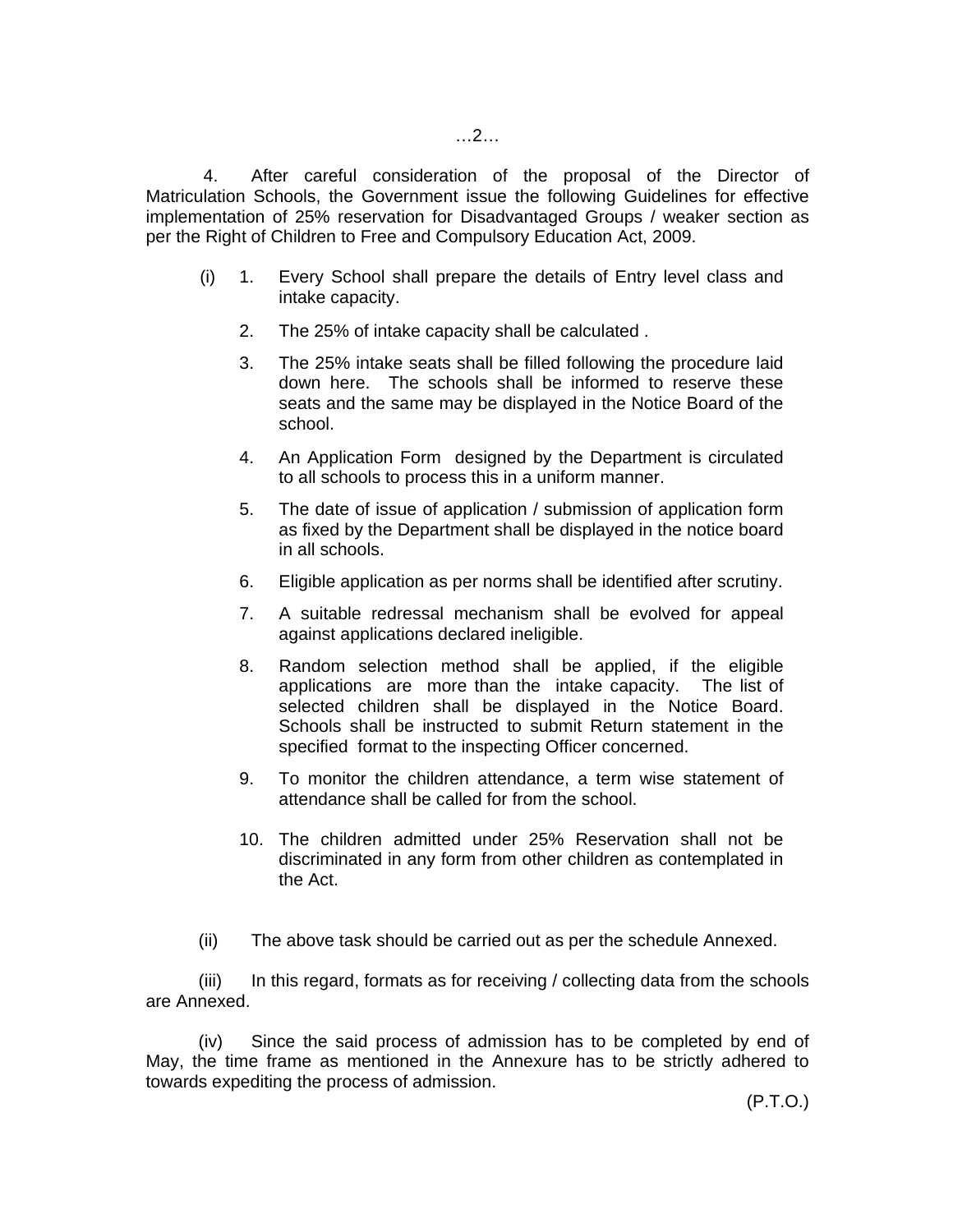5. The Director of School Education, the Director of Matriculation Schools and the Director of Elementary Education are requested to communicate the instructions to all schools under their jurisdiction and implement this order in true letter and spirit. They are also requested to moniter the above guidelines for implementation of the Right of Children to Free and Compulsory Education Rules, 2011.

# (BY ORDER OF THE GOVERNOR)

 D. Sabitha, Principal Secretary to Government.

**To** 

The Director of School Education, Chennai-6. The Director of Elementary Education, Chennai-6. The Chief State Nodal Officer / Director of Matriculation Schools, Chennai-6.

#### //FORWARDED BY ORDER//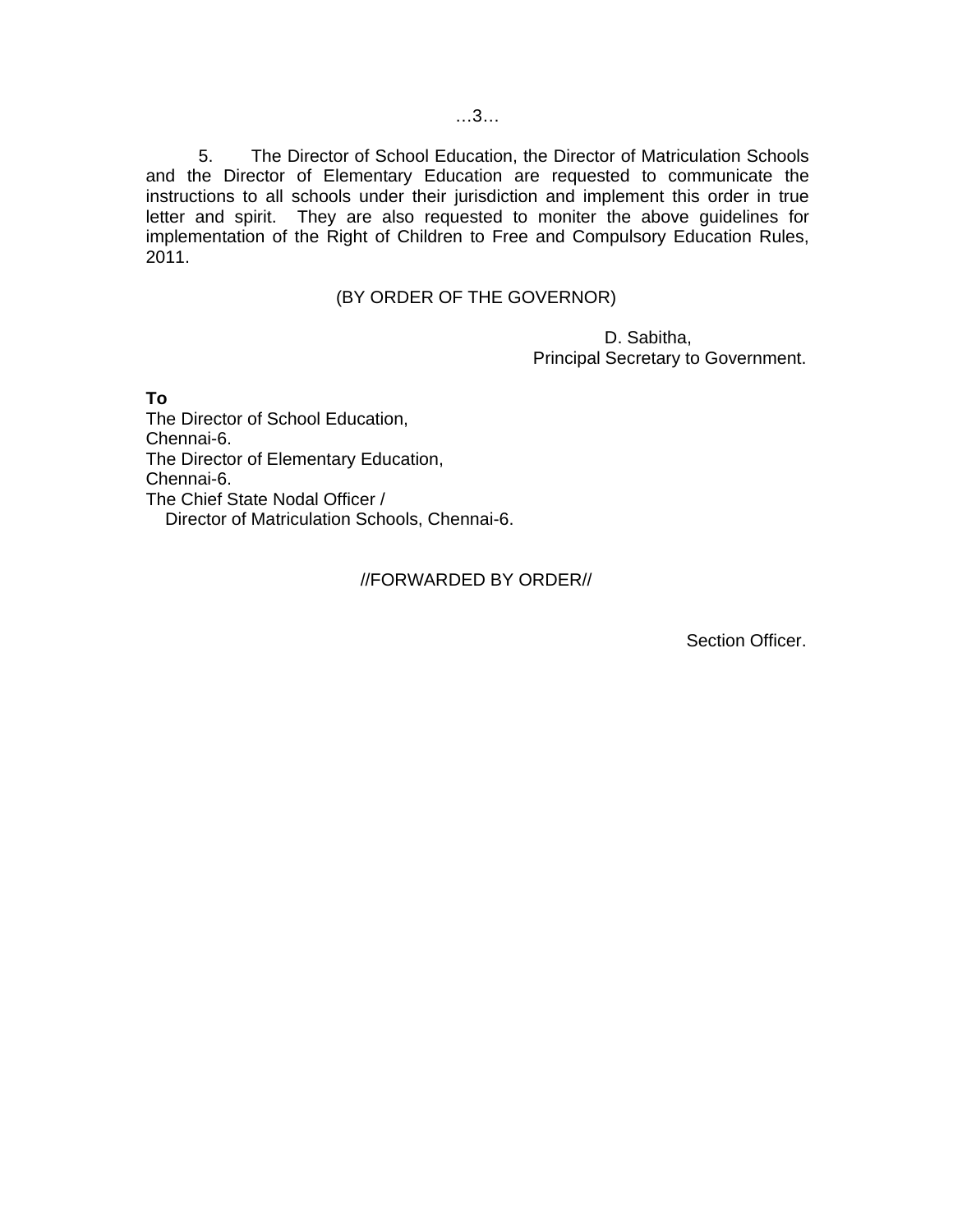# **Annexure to G.O. (Ms) No.60, School Education (X2) Department, dated 01.04.2013.**

# **Annexure – I**

# **Steps for Implementation of 25% Reservation for admission to Children belonging to Disadvantaged Group/ Weaker Section in Private Non-minority Un-Aided Schools under RTE Act, 2009**

| SI.<br>No.<br>(1) | <b>Events</b><br>(2)                                                                                                                                                                                              | <b>Tentative</b><br><b>Date</b><br>(3)                      |
|-------------------|-------------------------------------------------------------------------------------------------------------------------------------------------------------------------------------------------------------------|-------------------------------------------------------------|
| 1.                | Every School shall prepare the details of Entry level<br>class and intake capacity                                                                                                                                | 2 <sup>nd</sup> April of every year                         |
| 2.                | The 25 % of intake as per notification No.G.O.Ms.No.9<br>School Education (C2) Department dated. 18.01.2011<br>to be entered in a separate Register, and submit to the<br>District Committee prescribed in Form I | 2 <sup>nd</sup> April of every year                         |
| 3.                | This 25% of intake seats shall be displayed at the School<br>Notice Board.                                                                                                                                        | 2 <sup>nd</sup> April of every year                         |
| 4.                | Application Form for Admission of Children under 25%<br>Reservation in Private Schools except un aided minority<br>un aided schools, shall be as prescribed in Form-II                                            |                                                             |
| 5.                | Every Private School except Un-aided Minority School<br>shall notify calling for Application Forms under 25%<br>Reservation                                                                                       | $2nd$ May of<br>every Year                                  |
| 6.                | Date of issue of Application Forms                                                                                                                                                                                | 3 <sup>rd</sup> May to 9 <sup>th</sup> May of every<br>Year |
| 7.                | Submission of filled in Application Forms                                                                                                                                                                         | By 5.00 p.m On or before<br>9 <sup>th</sup> May every year  |
| 8.                | The parents shall receive a Registration Slip from<br>School while submitting Application Form as prescribed<br>in Form $-$ III.                                                                                  |                                                             |
| 9                 | Names of Eligible applicants shall be displayed. Names<br>of Ineligible applicants shall also be displayed separately<br>with reason of rejection.                                                                | By 5.p.m on 11 <sup>th</sup> May for<br>every year          |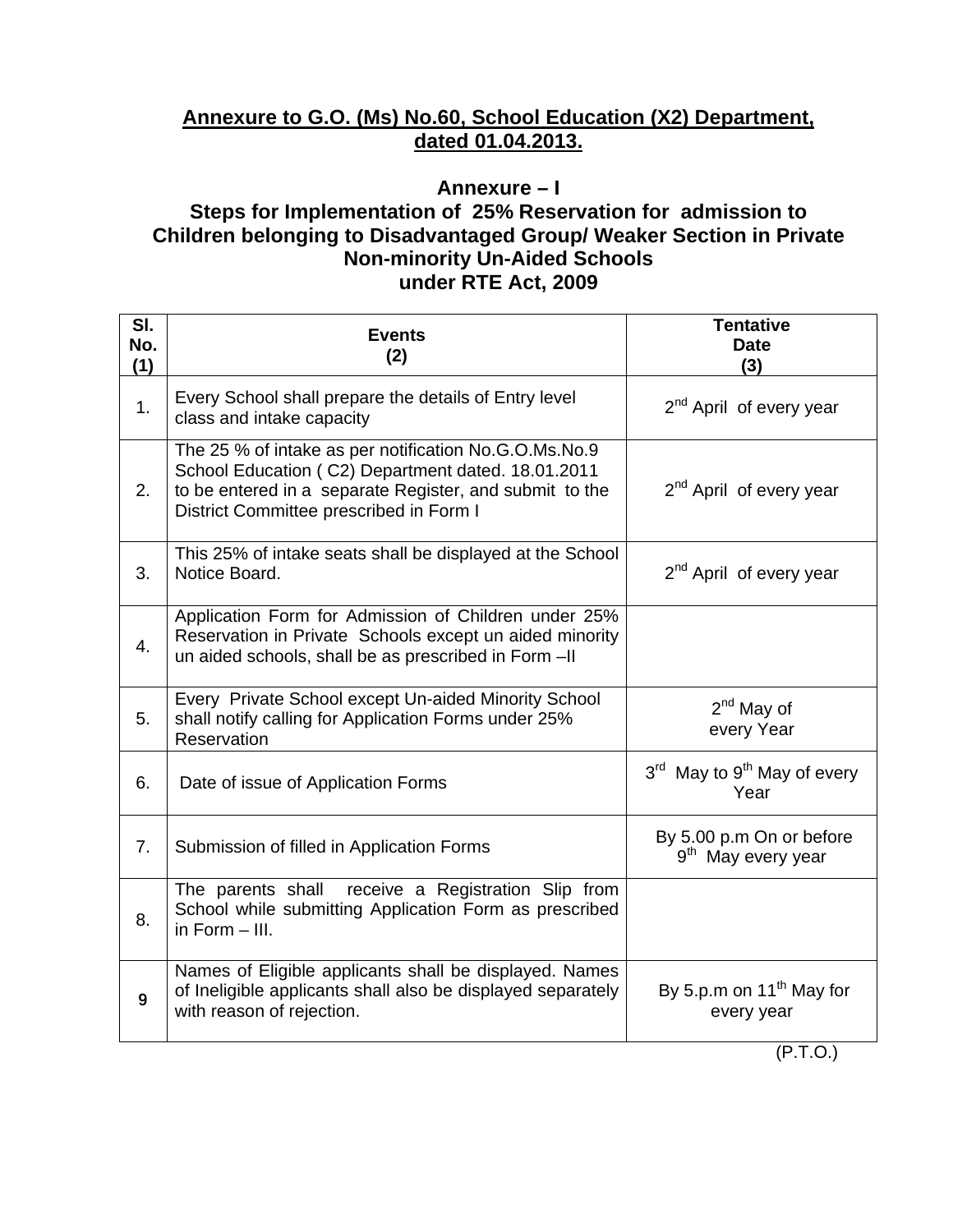| 10  | If the eligible applicants are more than 25% of intake,<br>random selection method shall be applied with<br>numbered tokens of eligible applicants. Parents who are<br>interested may participate in the random selection. | At 10.30 am of $14th$ May of<br>every year.        |
|-----|----------------------------------------------------------------------------------------------------------------------------------------------------------------------------------------------------------------------------|----------------------------------------------------|
| 11. | Names of Selected applicants, with application numbers<br>shall be displayed immediately in the Notice Board with a<br>waiting list of 10% out of the 25%.                                                                 | 2 p.m on $14th$ May, every<br>year                 |
| 12. | The Schools shall submit Return Statement to the<br>concerned district level authority after completion of<br>admission process as prescribed in Form-IV                                                                   | On or before 20 <sup>th</sup> May of<br>every year |

(Note: Where the dates mentioned in Column (3) happened to be a Government Holiday, the following working day shall be taken into account) .

# **Registers to be maintained:-**

- 1). Total No of Students admitted in Entry Level Class.
- 2). Total No. of application issued under 25% (with Name list).
- 3). List of students selected under 25% (admission category).
- 4). Reimbursement claimed register.

 Sd/-xxxxx Principal Secretary to Government.

//True copy//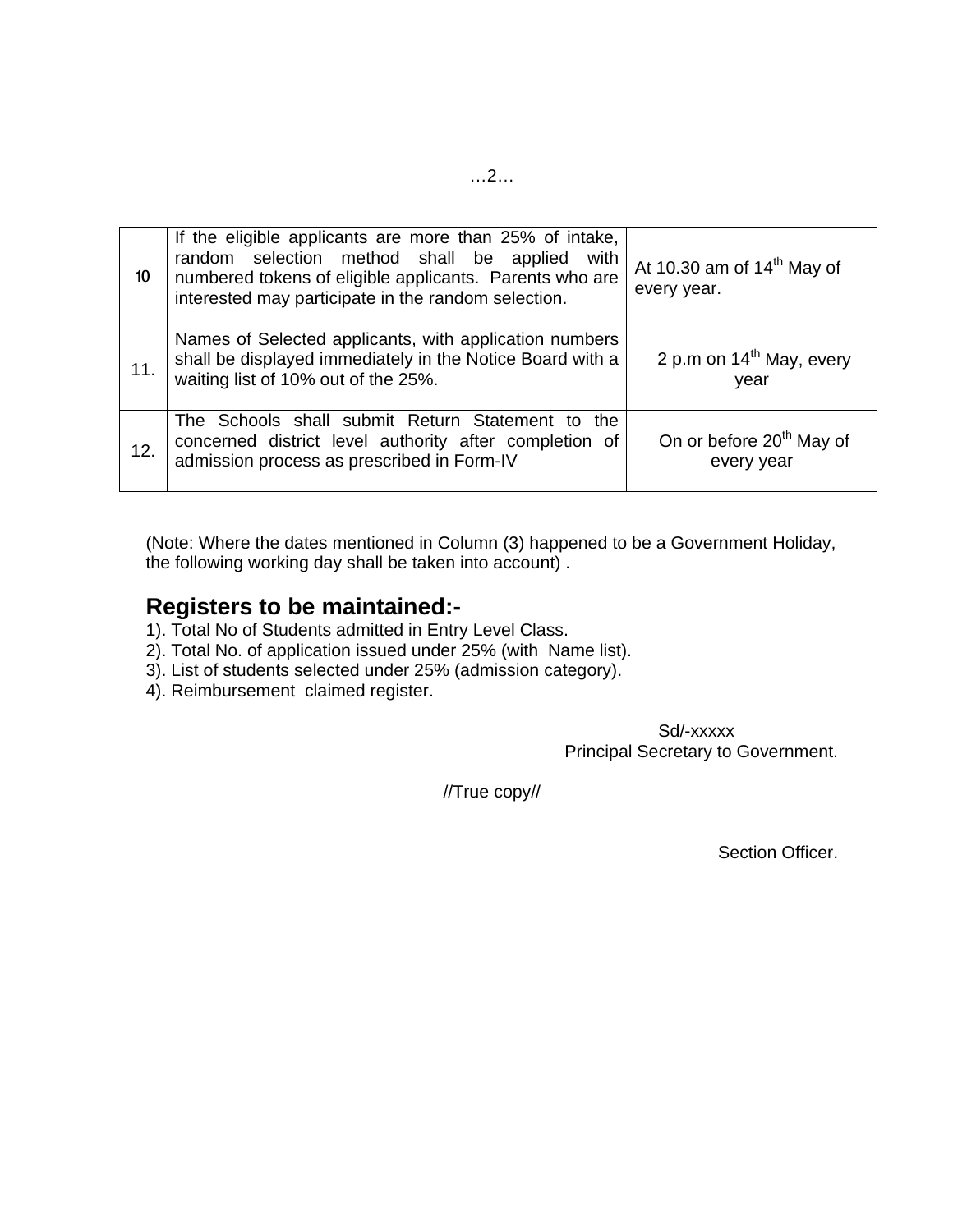# **APPENDIX**

#### **Form- I**

**Details of Admission against 25% Reservation Seats at the Entry Level Classes for the Academic Year --------------------- under RTE Act,2009** 

| SI.No.         | <b>Particulars</b>                                                                                                    |               |  |
|----------------|-----------------------------------------------------------------------------------------------------------------------|---------------|--|
| 1.             | Entry level class of the School                                                                                       | ÷             |  |
| 2.             | Total number of seats available at the entry level:<br>General seats<br><b>Reserved Seats</b><br>(25% of total Seats) |               |  |
| 3.<br>4.<br>5. | Date of issue of Admission forms<br>Last date of issue of Admission forms<br>Period of Submission of Admission forms  | : From:ToTime |  |
| 6.             | Date of display of list of eligible<br>candidates for draw of lots and<br>ineligible candidates.                      |               |  |
| 7.             | Date of random selection (if number of<br>applications are more than the<br>number of free quota seats)               |               |  |
| 8.             | Date of display of list of selected<br>candidates in the random selection method<br>along with waiting list           |               |  |
| 9.<br>10.      | Last date of admission<br>Date of commencement of academic year                                                       |               |  |

Signature of the Principal / Head of the Institution.

 Sd/-xxxxx Principal Secretary to Government.

//True copy//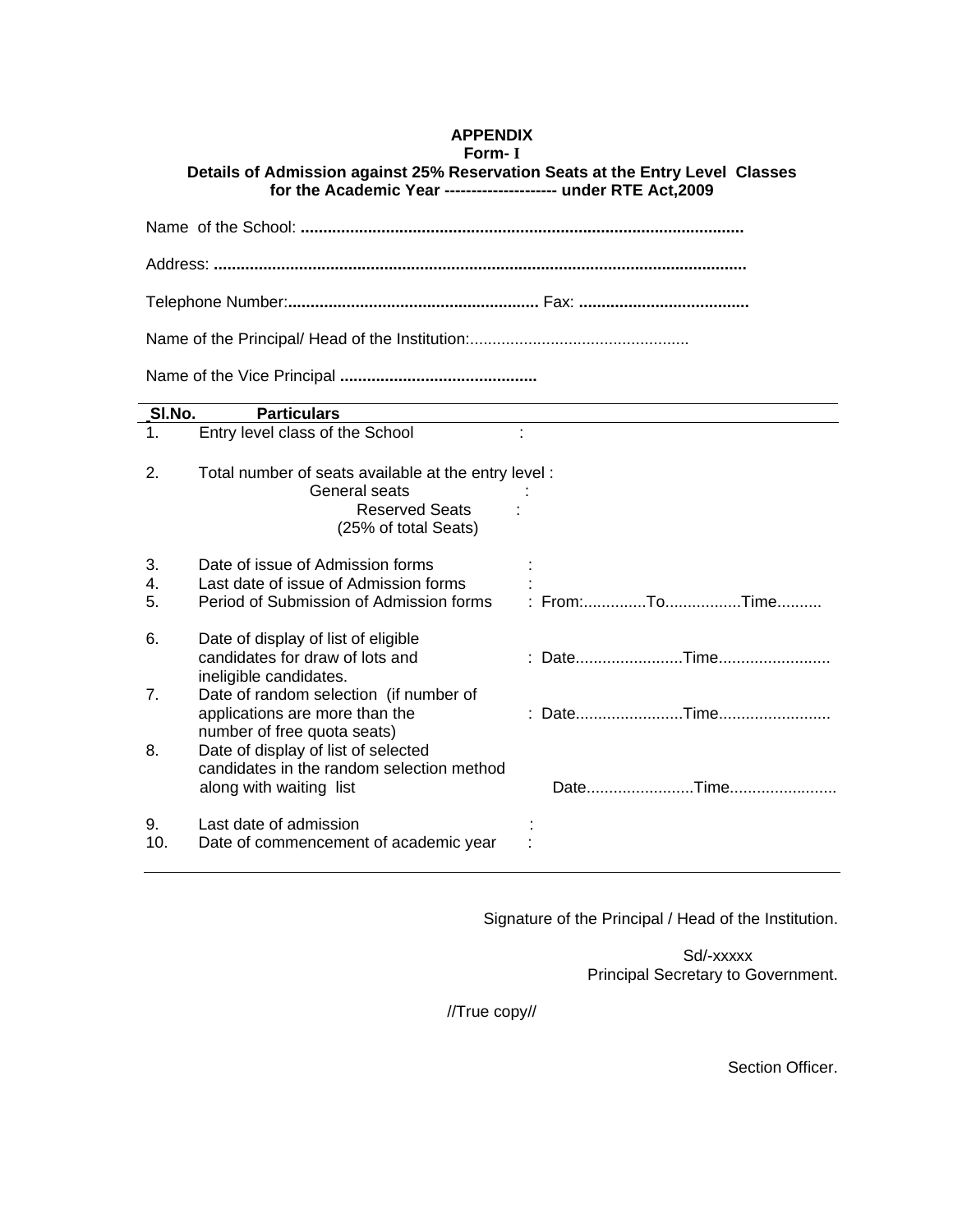|          |                                                                                                                                                                                                  |                           |                     |                  | To be issued free of cost                  |                         |
|----------|--------------------------------------------------------------------------------------------------------------------------------------------------------------------------------------------------|---------------------------|---------------------|------------------|--------------------------------------------|-------------------------|
|          |                                                                                                                                                                                                  | <b>Application Number</b> |                     |                  |                                            |                         |
|          | Form-II                                                                                                                                                                                          |                           |                     |                  |                                            |                         |
|          | Application Form for Admission of children of Weaker Sections and Disadvantaged<br>Groups in Private Non-minority Un-Aided Schools under RTE Act, 2009                                           |                           |                     |                  |                                            |                         |
|          |                                                                                                                                                                                                  |                           |                     |                  |                                            |                         |
|          |                                                                                                                                                                                                  |                           |                     |                  |                                            |                         |
|          |                                                                                                                                                                                                  |                           |                     |                  |                                            |                         |
| 1.       | A<br>в<br>(To be filled by the school)<br>Name of the Child (in Block letters)                                                                                                                   | <b>Weaker Section</b>     | Disadvantaged Group |                  |                                            |                         |
| 2.       | Gender (Please tick whichever is applicable)                                                                                                                                                     |                           |                     |                  | : Male/ Female/Transgender                 |                         |
| 3.       | Date of Birth (Proof to be enclosed) <sup>*1</sup>                                                                                                                                               |                           | ח ח                 | $\overline{M}$ M |                                            |                         |
| 4.       | Age as on 31 <sup>st</sup> July                                                                                                                                                                  |                           |                     |                  | Year Month                                 |                         |
| 5.       | Name of Parents/ Guardian                                                                                                                                                                        |                           |                     |                  |                                            |                         |
| 6.       | Mother<br>Father<br>Guardian (if parents are not alive)<br>Occupation of Parents /Guardian                                                                                                       |                           |                     |                  |                                            |                         |
| 7.<br>8. | Mother<br>Father<br>Guardian<br><b>Residential Address</b><br>(Proof to be enclosed) <sup>*2</sup><br>(a) Community (Please tick whichever is applicable)<br>(Proof to be enclosed) <sup>3</sup> |                           | OС<br>BC            | <b>BCM</b>       | MBC<br><b>SC</b>                           | <b>SCA</b><br><b>ST</b> |
|          | (b) Categories of other Disadvantaged groups<br>(Please tick whichever is applicable)<br>(Proof to be enclosed) <sup>3</sup>                                                                     |                           |                     |                  | Orphan<br>Differently abled<br>Transgender |                         |
|          |                                                                                                                                                                                                  |                           |                     |                  | HIV affected<br>Child of Scavenger         | (P.T.O.)                |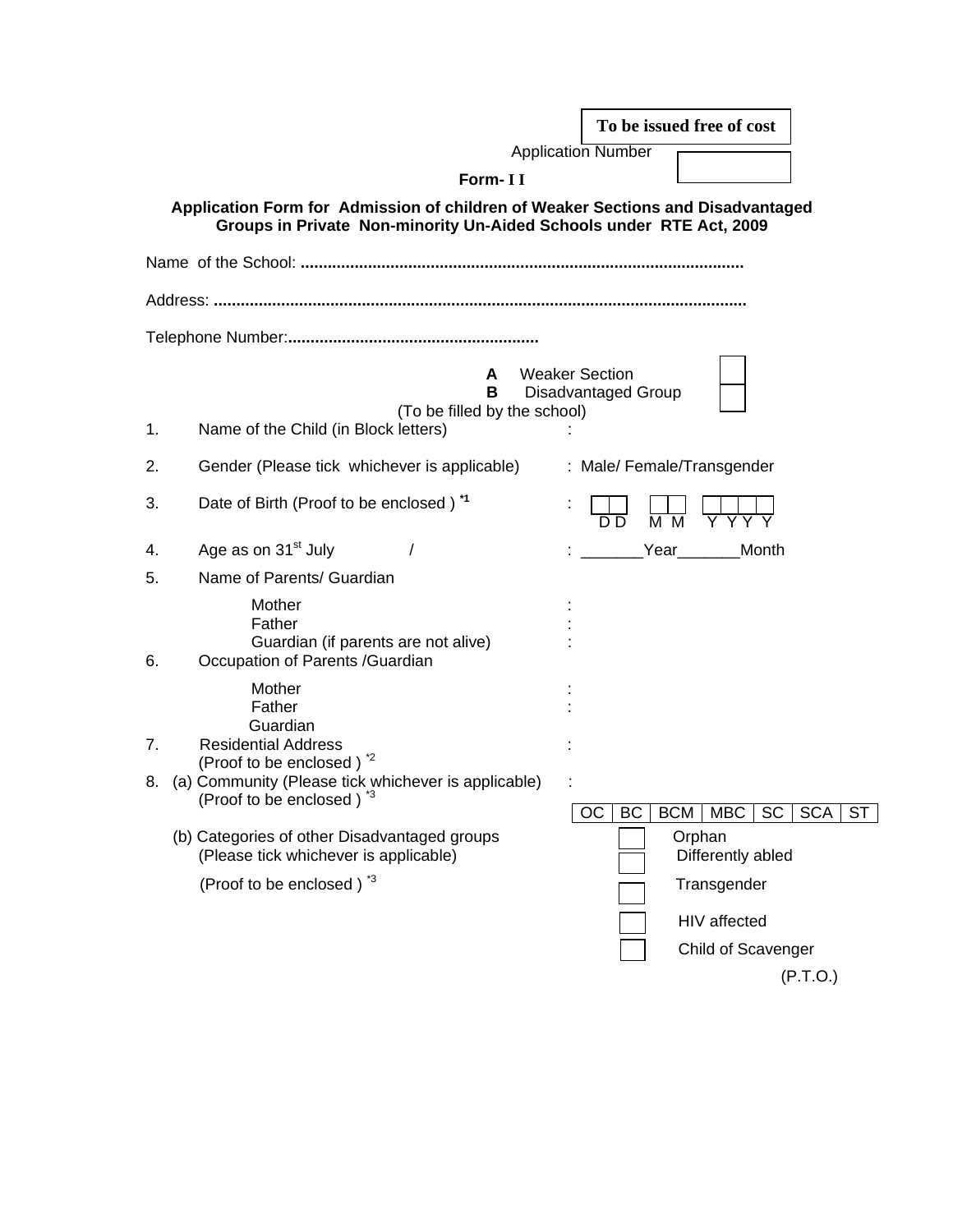- 9. Shortest distance from residence to school by : road / walk (in mts.)
- 10. Total Annual Income of Parents/Guardian from all sources for claim under Weaker Section category (Proof to be enclosed )  $*3$  :

#### **Declaration by the Parents/Guardian**

I., ..................................................., (Name) Mother / Father / Guardian of ................................... (name of the Child) hereby declare that the information mentioned above are true and correct to the best of my knowledge and belief. I am fully aware that in case any information is found to be false or incorrect on verification, the admission of my ward may be cancelled.

Signature of the Mother/Father/Guardian

Date : Place :

(Note : Ineligible and incomplete applications shall be summarily rejected).

- \*1. (a) Birth Certificate
	- (b) Hospital/Auxiliary and Midwife register
	- (c) Anganwadi record
	- (d) Declaration through an affidavit of the age of the child by the Parent / Guardian.
- \*2. (a) Family card
	- (b) Voter ID card
	- (c) Adhar ID card
	- (d) Driving license
	- (e) Bank passbook
	- (f) Telephone bill
	- (g) PAN card
	- (h) Certificate of Residence issued by VAO
	- (i) ID card issued by State Govt. / Central Govt. /Public Sector Undertakings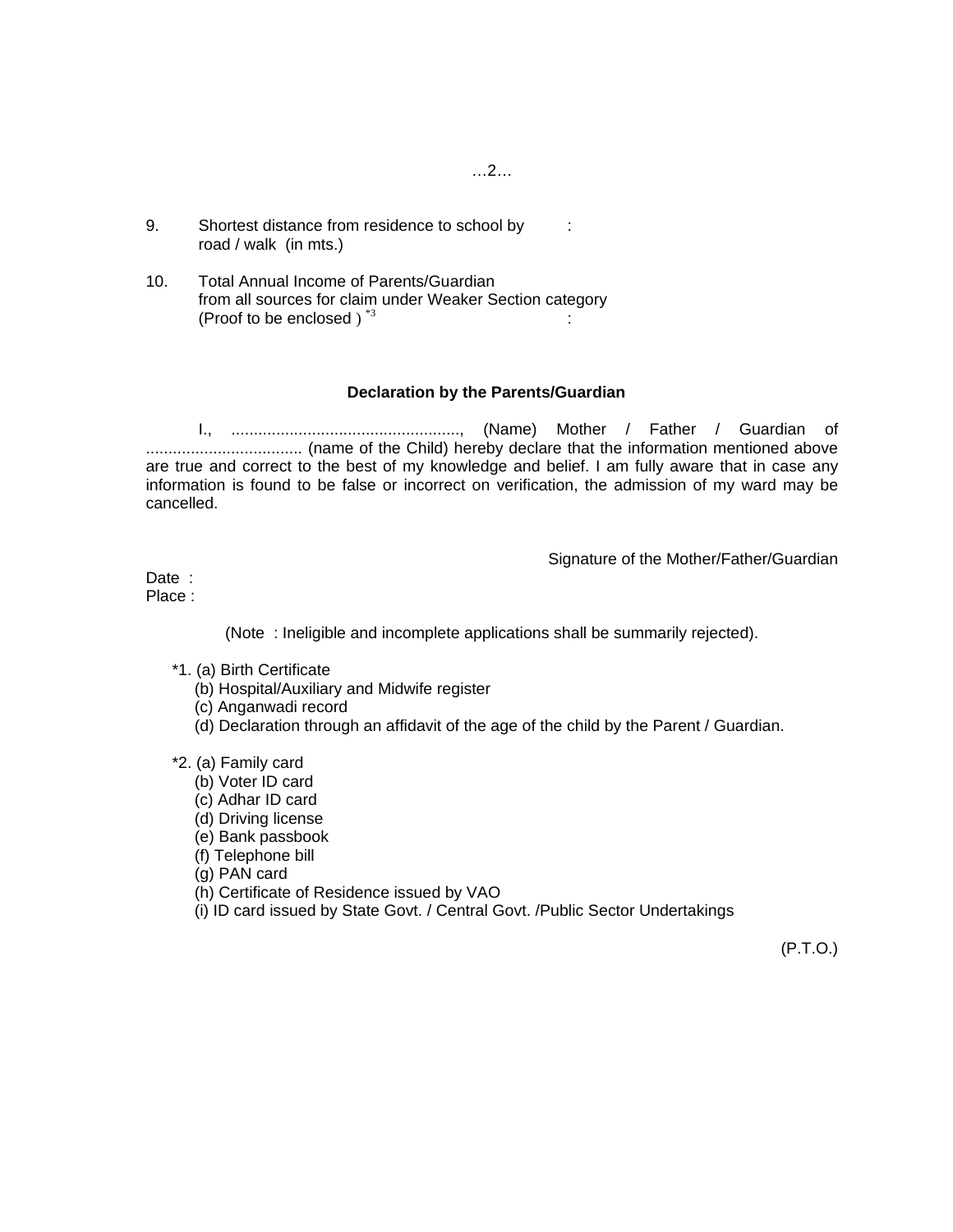**\*3.** 

| <b>Certificates</b>                                                                                                          | <b>Competent Authority</b>                                                                                                                                                                                              |
|------------------------------------------------------------------------------------------------------------------------------|-------------------------------------------------------------------------------------------------------------------------------------------------------------------------------------------------------------------------|
| Income Certificate                                                                                                           | Tahsildar, Revenue Department, Government of<br>Tamilnadu                                                                                                                                                               |
| Community Certificate for BC, MBC                                                                                            | Deputy Tahsildar, Revenue Department, Government of<br>Tamilnadu                                                                                                                                                        |
| <b>Community Certificate for SC</b>                                                                                          | Tahsildar, Revenue Department, Government of<br>Tamilnadu/ Competent authority in the case of children<br>coming from other States                                                                                      |
| Community Certificate for ST                                                                                                 | RDO/ Sub Collector, Revenue Department, Government<br>of Tamilnadu/ Competent authority in the case of<br>children coming from other States                                                                             |
| Certificate for Orphan                                                                                                       | District Social Welfare Officer, Department of Social<br>Welfare and Nutritious Meal Programme                                                                                                                          |
| Certificate for HIV/Transgender                                                                                              | Medical Officer authorized by the Department of Health<br>and Family Welfare, Government of Tamilnadu                                                                                                                   |
| <b>Children of Scavenger</b>                                                                                                 | Competent Authority authorized by the Commissioners<br>of the respective Corporations, Municipalities, Executive<br>Officers, of the respective Town Panchayats and<br>Presidents' of the respective Village Panchayats |
| Children of Scavengers who are<br>not employed in Corporations,<br>Municipalities, Town Panchayats<br>and Village Panchaysts | District Collector or the authority authorized by the<br>District Collector in this behalf.                                                                                                                             |
| Certificate for Differently abled                                                                                            | District Differently abled Rehabilitation Officer                                                                                                                                                                       |

 Sd/-xxxxx Principal Secretary to Government.

//True copy//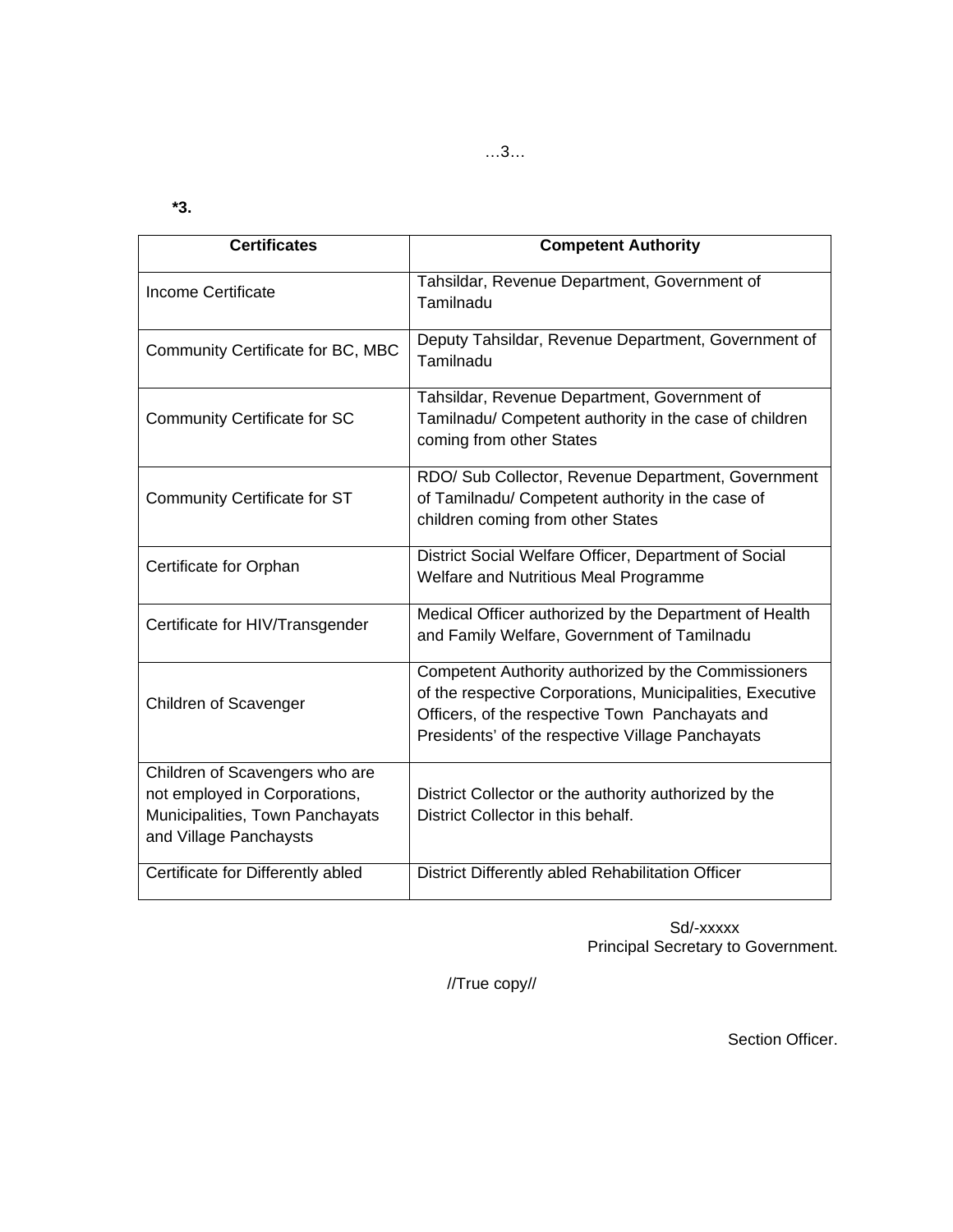# **Form- I I I**

| Registration Slip (To be issued to the Parents/ Guardian) |
|-----------------------------------------------------------|
| for 25% Reservation under RTE Act, 2009.                  |

| Name of the School:                                                         |  |  |
|-----------------------------------------------------------------------------|--|--|
| Address:                                                                    |  |  |
|                                                                             |  |  |
| Name of the Principal / Head of the Institution.                            |  |  |
|                                                                             |  |  |
|                                                                             |  |  |
|                                                                             |  |  |
| <b>Application Number:</b>                                                  |  |  |
|                                                                             |  |  |
|                                                                             |  |  |
| (c) Date of display of list of selected candidates along with waiting list: |  |  |
|                                                                             |  |  |

Signature of the Principal / Head of the Institution

 Sd/-xxxxx Principal Secretary to Government.

//True copy//